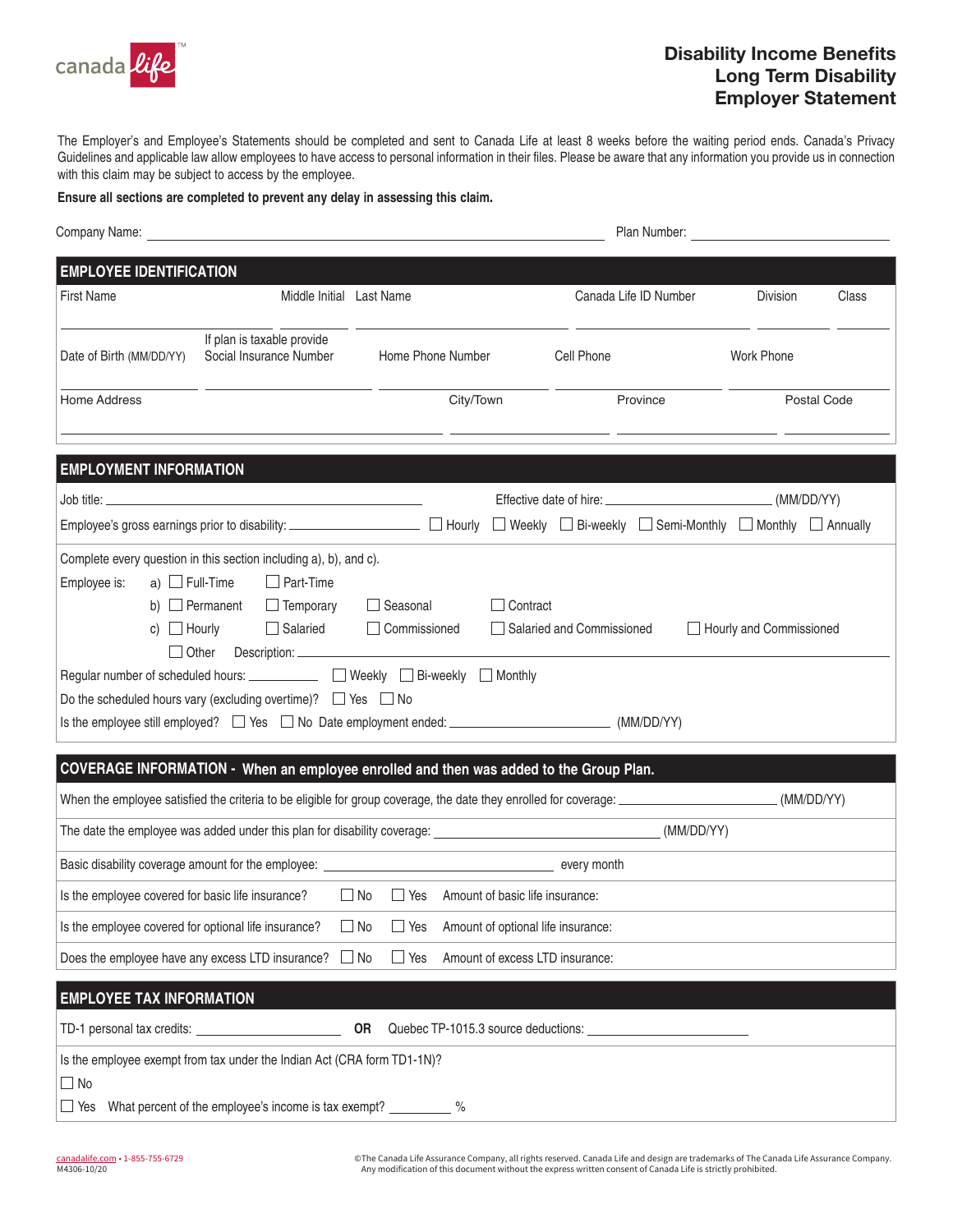| <b>EMPLOYEE TAX INFORMATION (con't)</b>                                                                                                                                                   |                      |                                                    |                                         |
|-------------------------------------------------------------------------------------------------------------------------------------------------------------------------------------------|----------------------|----------------------------------------------------|-----------------------------------------|
| The following must be completed if your plan is Administrative Services Only (ASO) AND you have authorized Canada Life to deduct CPP/QPP and<br>EI/QPIP from the employee on your behalf. |                      |                                                    |                                         |
|                                                                                                                                                                                           |                      |                                                    |                                         |
| Enter the following amounts you deducted from your payroll system based on wages you paid:                                                                                                |                      |                                                    |                                         |
| Year-to-date CPP / QPP Contributions: ____________________Year-to-date El Premiums: _______________ Year-to-date QPIP Premiums: ____________                                              |                      |                                                    |                                         |
| Year-to-date Pensionable Earnings: _________________________Year-to-date Insurable Earnings: _________________                                                                            |                      |                                                    |                                         |
| <b>ABSENCE INFORMATION</b>                                                                                                                                                                |                      |                                                    |                                         |
|                                                                                                                                                                                           |                      | Percentage of day worked on last day ___________ % |                                         |
| Employee's first day absent from work: _______________________ (MM/DD/YY)                                                                                                                 |                      |                                                    |                                         |
|                                                                                                                                                                                           |                      |                                                    |                                         |
| Have you paid the employee beyond their last day of work?                                                                                                                                 |                      |                                                    |                                         |
| $\Box$ No                                                                                                                                                                                 |                      |                                                    |                                         |
| Sick Pay/Salary Continuance<br>Type of pay:                                                                                                                                               | Vacations Days       | $\Box$ Other                                       |                                         |
| What is the reason for the employee's absence from work? Select all that apply:                                                                                                           |                      |                                                    |                                         |
| <b>Medical</b>                                                                                                                                                                            |                      |                                                    |                                         |
| $\Box$ Strike                                                                                                                                                                             |                      |                                                    |                                         |
| $\Box$ Temporary Lay-off                                                                                                                                                                  |                      |                                                    |                                         |
| Maternity Leave of Absence                                                                                                                                                                |                      | Planned end date                                   |                                         |
| $\Box$ Leave of Absence                                                                                                                                                                   |                      | Planned end date                                   | $\overbrace{\hspace{2.5cm}}$ (MM/DD/YY) |
| Other <b>Communication</b> Other <b>Communication</b>                                                                                                                                     |                      |                                                    |                                         |
| Is the absence due to a work related incident?                                                                                                                                            |                      |                                                    |                                         |
| $\Box$ No<br>$\Box$ Yes Has a worker's compensation claim been filed? $\Box$ No $\Box$ Yes                                                                                                |                      |                                                    |                                         |
| Has the employee returned to work?                                                                                                                                                        |                      |                                                    |                                         |
|                                                                                                                                                                                           |                      |                                                    |                                         |
| When do you expect the employee to return to work? (MM/DD/YY) OR $\Box$ Unknown<br>$\Box$ No                                                                                              |                      |                                                    |                                         |
| Date returned to work: (MM/DD/YY)<br>$\Box$ Yes                                                                                                                                           |                      |                                                    |                                         |
| The employee first returned to (select all that apply): $\Box$ Regular duties and hours $\Box$ Modified duties $\Box$ Modified hours                                                      |                      |                                                    |                                         |
|                                                                                                                                                                                           |                      |                                                    |                                         |
| Were there any workplace issues leading up to the employee's absence?                                                                                                                     | $\Box$ Yes           | $\Box$ No $\Box$ Unknown                           |                                         |
| Do you anticipate any difficulties with the employee's return to work?                                                                                                                    | $\Box$ Yes           | $\Box$ No $\Box$ Unknown                           |                                         |
| Do you have any concerns with this employee's claim for disability benefits? $\Box$ Yes $\Box$ No $\Box$ Unknown                                                                          |                      |                                                    |                                         |
| If yes or unknown to any of these questions, please explain. A Canada Life claim representative may contact you to discuss further.                                                       |                      |                                                    |                                         |
|                                                                                                                                                                                           |                      |                                                    |                                         |
|                                                                                                                                                                                           |                      |                                                    |                                         |
|                                                                                                                                                                                           |                      |                                                    |                                         |
|                                                                                                                                                                                           |                      |                                                    |                                         |
|                                                                                                                                                                                           |                      |                                                    |                                         |
| <b>DECLARATION</b>                                                                                                                                                                        |                      |                                                    |                                         |
|                                                                                                                                                                                           |                      |                                                    |                                         |
| I declare the information I've entered is accurate.                                                                                                                                       |                      |                                                    |                                         |
| Name of Contact Person                                                                                                                                                                    | Job Title            |                                                    |                                         |
|                                                                                                                                                                                           |                      |                                                    |                                         |
| <b>Phone Number</b>                                                                                                                                                                       | <b>Email Address</b> | <b>Confidential Fax Number</b>                     |                                         |
|                                                                                                                                                                                           |                      |                                                    |                                         |
|                                                                                                                                                                                           |                      |                                                    |                                         |
|                                                                                                                                                                                           |                      |                                                    |                                         |
| If submitting form by fax or email, the Authorized Signature field must be signed.<br>If submitting form online, online certification will be applied.                                    |                      |                                                    |                                         |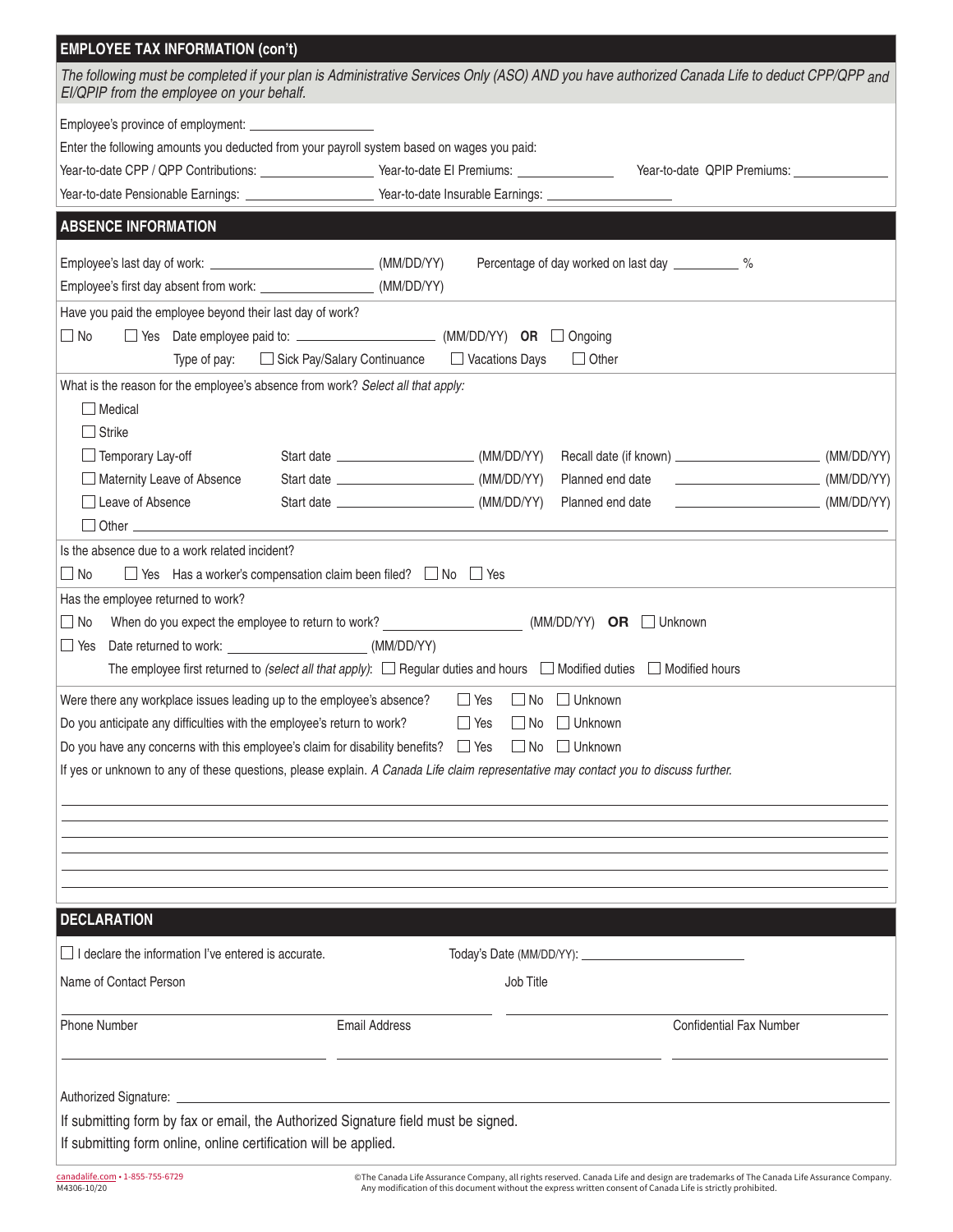

## Job Questionnaire

| <b>EMPLOYEE IDENTIFICATION</b>                                                                                                                                                                                                                |                                                                                                                                                                                                                                                                                                                                                      |                                                                                                                                                                                                                                                 |                  |                                                                                                         |                       |  |
|-----------------------------------------------------------------------------------------------------------------------------------------------------------------------------------------------------------------------------------------------|------------------------------------------------------------------------------------------------------------------------------------------------------------------------------------------------------------------------------------------------------------------------------------------------------------------------------------------------------|-------------------------------------------------------------------------------------------------------------------------------------------------------------------------------------------------------------------------------------------------|------------------|---------------------------------------------------------------------------------------------------------|-----------------------|--|
|                                                                                                                                                                                                                                               | <b>First Name</b>                                                                                                                                                                                                                                                                                                                                    | Middle Initial                                                                                                                                                                                                                                  | <b>Last Name</b> | Plan Number                                                                                             | Canada Life ID Number |  |
|                                                                                                                                                                                                                                               |                                                                                                                                                                                                                                                                                                                                                      |                                                                                                                                                                                                                                                 |                  |                                                                                                         |                       |  |
|                                                                                                                                                                                                                                               | <b>JOB INFORMATION - part 1</b>                                                                                                                                                                                                                                                                                                                      |                                                                                                                                                                                                                                                 |                  |                                                                                                         |                       |  |
|                                                                                                                                                                                                                                               |                                                                                                                                                                                                                                                                                                                                                      | Employee's job title as of last day worked:                                                                                                                                                                                                     |                  |                                                                                                         |                       |  |
|                                                                                                                                                                                                                                               |                                                                                                                                                                                                                                                                                                                                                      | How would you classify the physical requirements of the employee's duties?                                                                                                                                                                      |                  |                                                                                                         |                       |  |
|                                                                                                                                                                                                                                               | Limited                                                                                                                                                                                                                                                                                                                                              | Work activities involve handling loads up to 5 kg.<br>For example:<br>• Examining and analyzing financial information.<br>• Administering and marking written tests.                                                                            |                  |                                                                                                         |                       |  |
|                                                                                                                                                                                                                                               | Light                                                                                                                                                                                                                                                                                                                                                | Work activities involve handling loads up to 5 kg, but less than 10 kg.<br>For example:<br>• Repairing soles, heel and other parts of footwear.<br>• Filing materials in drawers, cabinets and storage boxes.<br>• Preparing and cooking meals. |                  |                                                                                                         |                       |  |
|                                                                                                                                                                                                                                               | Medium                                                                                                                                                                                                                                                                                                                                               | Work activities involve handling loads between 10 kg, but less than 20 kg.<br>For example:<br>• Measuring, cutting and applying wallpaper to walls.                                                                                             |                  | • Adjusting, repairing or replacing mechanical or electrical components using hand tools and equipment. |                       |  |
|                                                                                                                                                                                                                                               | Work activities involve handling loads more than 20 kg.<br>Heavy<br>For example:<br>• Shoveling cement into cement mixers and assisting in the maintenance and repair of roads.<br>• Measuring, cutting and fitting drywall sheets for installation on walls and ceilings.<br>• Operating power saws to thin and space trees in reforestation areas. |                                                                                                                                                                                                                                                 |                  |                                                                                                         |                       |  |
| Months<br>How long has the employee worked in this position?<br>Years<br>Did you make any changes to the employee's job duties prior to their absence as a result of their medical condition? $\Box$ Yes $\Box$ No<br>If yes, please explain: |                                                                                                                                                                                                                                                                                                                                                      |                                                                                                                                                                                                                                                 |                  |                                                                                                         |                       |  |
|                                                                                                                                                                                                                                               |                                                                                                                                                                                                                                                                                                                                                      |                                                                                                                                                                                                                                                 |                  |                                                                                                         |                       |  |
|                                                                                                                                                                                                                                               | <b>JOB INFORMATION - part 2</b>                                                                                                                                                                                                                                                                                                                      |                                                                                                                                                                                                                                                 |                  |                                                                                                         |                       |  |
|                                                                                                                                                                                                                                               |                                                                                                                                                                                                                                                                                                                                                      | <b>Physical and Cognitive Demands</b>                                                                                                                                                                                                           |                  |                                                                                                         |                       |  |

*If you have documentation that outlines the physical and/or cognitive job demands you do not need to complete the section(s) below.*

I will send a separate document outlining the:  $\Box$  Physical job demands  $\Box$  Cognitive job demands

| Lifting/Carrying - Select the option that describes how often they are lifting/carrying during their normal work day        |      |                          |                         |                       |  |  |
|-----------------------------------------------------------------------------------------------------------------------------|------|--------------------------|-------------------------|-----------------------|--|--|
| Weight                                                                                                                      | None | Occasionally (up to 33%) | Frequently $(34% -66%)$ | Constantly (67%-100%) |  |  |
| up to 100 lbs / 45 kg                                                                                                       |      |                          |                         |                       |  |  |
| up to 50 lbs / 22.75 kg                                                                                                     |      |                          |                         |                       |  |  |
| up to 20 lbs $/$ 9.1 kg                                                                                                     |      |                          |                         |                       |  |  |
| up to 10 lbs / 4.5 kg                                                                                                       |      |                          |                         |                       |  |  |
| <b>Mobility</b> - Select the option that describes how often they are performing each activity during their normal work day |      |                          |                         |                       |  |  |
| <b>Activity</b>                                                                                                             | None | Occasionally (up to 33%) | Frequently (34%-66%)    | Constantly (67%-100%) |  |  |
| Reaching                                                                                                                    |      |                          |                         |                       |  |  |
| Bending or crouching                                                                                                        |      |                          |                         |                       |  |  |
| Kneeling or crawling                                                                                                        |      |                          |                         |                       |  |  |

©The Canada Life Assurance Company, all rights reserved. Canada Life and design are trademarks of The Canada Life Assurance Company.<br>Any modification of this document without the express written consent of Canada Life is s